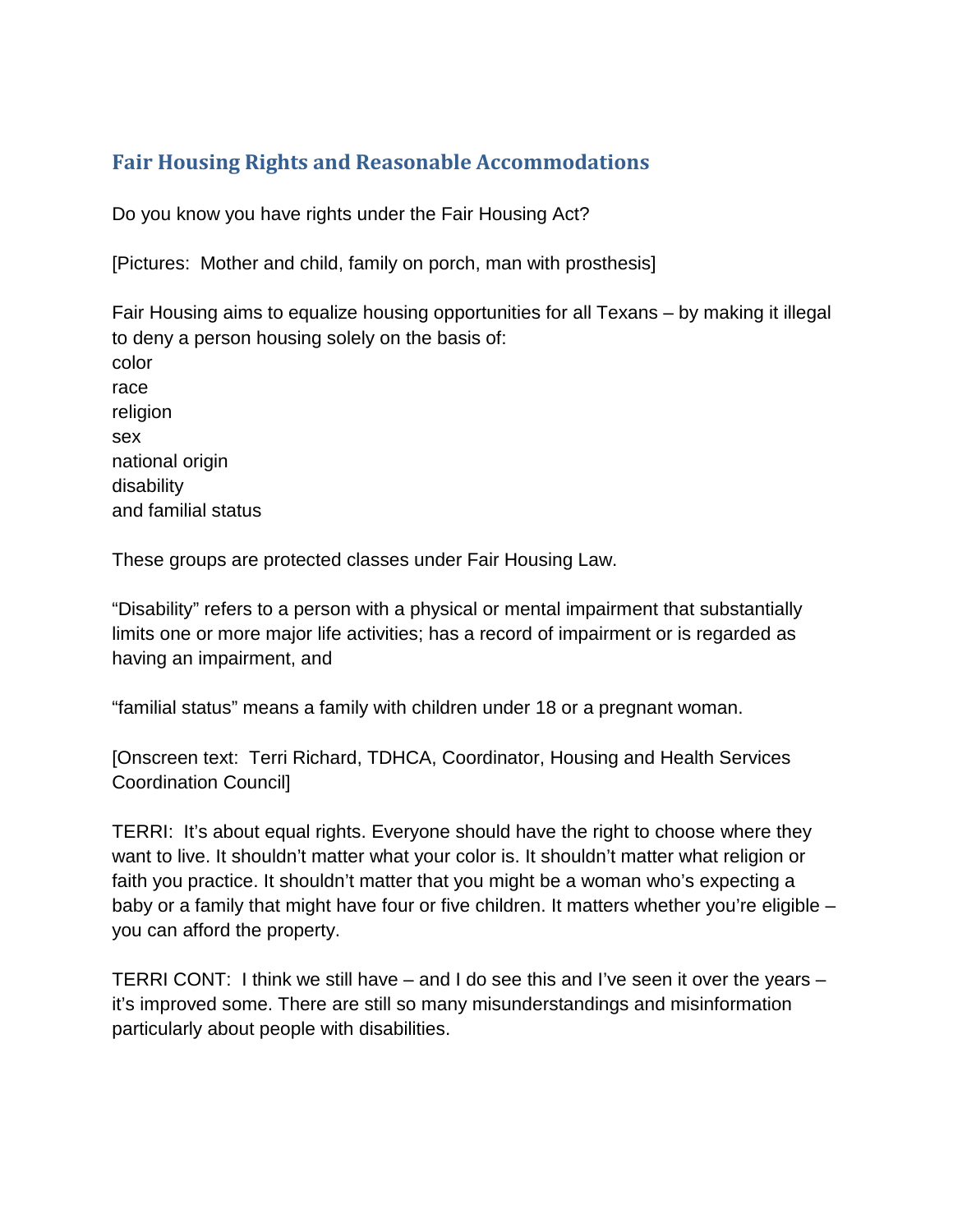[Video: Link to Fair Housing Act [http://www.justice.gov/crt/about/hce/housing\\_coverage.php\]](http://www.justice.gov/crt/about/hce/housing_coverage.php)

[Onscreen text: Cameron Dorsey, TDHCA, Deputy Executive Director, Multifamily Finance and Fair Housing]

CAMERON: The Fair Housing Act is also about being more proactive in eliminating discrimination. Providing choice in housing opportunities so that folks don't just have access to affordable housing in one part of town but they have access to housing in all parts of a town, so that they have access to the jobs that they may be qualified for, access to good schools for their children.

Examples of illegal discrimination based solely on protected classes include:

Telling you that housing is not available when it actually is

Refusing to make a mortgage loan or rent a home to you even though you qualify

Directing you to a specific neighborhood, otherwise known as "steering"

Refusing to make reasonable accommodations or allow necessary modifications if you are a person with a disability

[Pictures: Property with accessible entrances, person measuring width of door opening, person measuring height of a light switch on the wall, person measuring height of thermostat on the wall, person measuring height of sink in the kitchen]

Multifamily housing built after 1991 must be accessible for persons with disabilities with usable entrances, doors, common areas, light switches, outlets, thermostats, kitchens, and bathrooms.

Owners and landlords are required to make reasonable accommodations including changes in policies and services, and modifications to housing as long as it doesn't cause undue financial and administrative burden.

[Onscreen text: Michael Goodwin, member, Housing and Health Services Coordination Council]

MICHAEL: Even today the education of staff of the rights of persons with disabilities and the desire to have those residents in your property still needs education.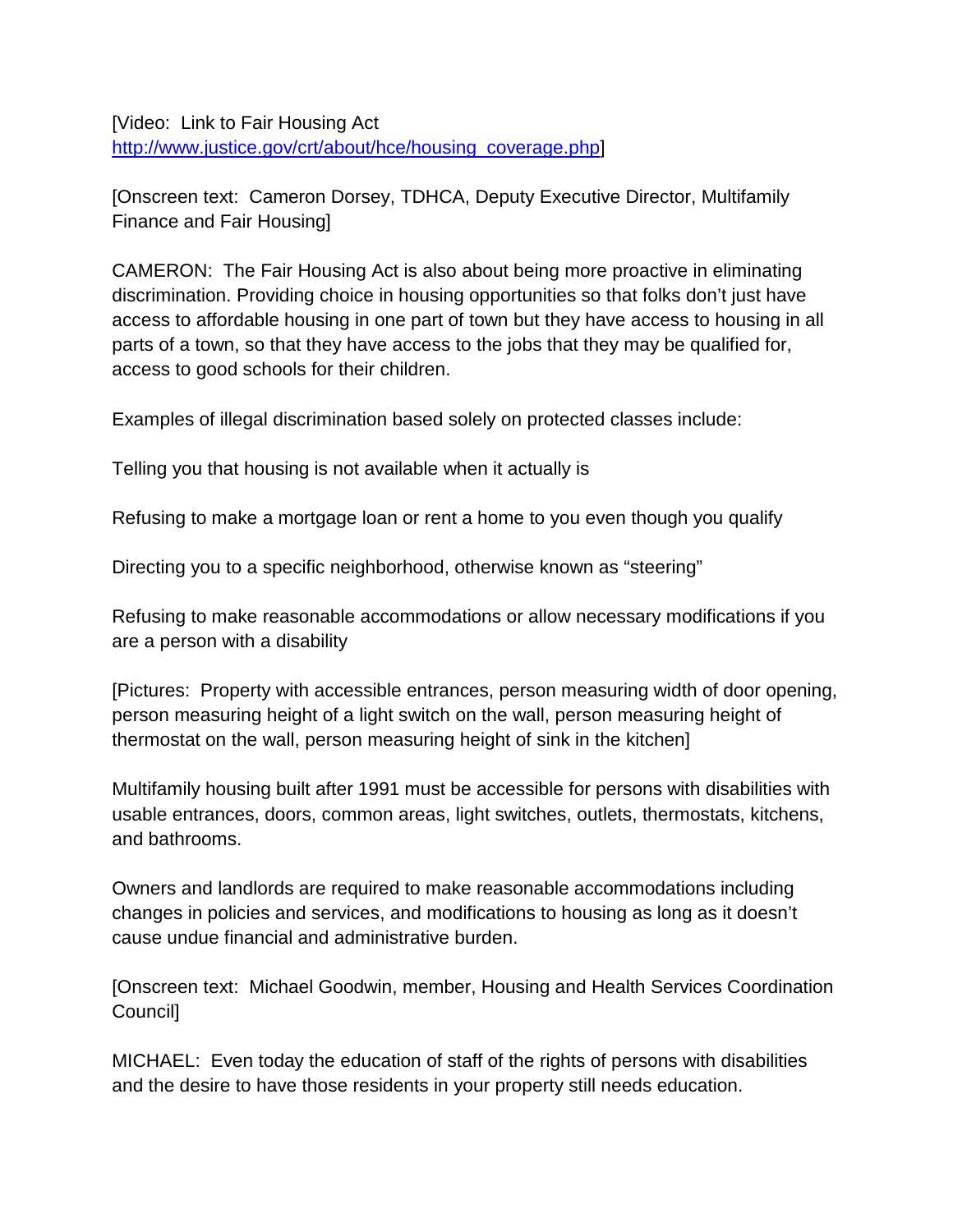[Onscreen text: Felix Briones, Jr., member, Housing and Health Services Coordination Council]

FELIX: I went through the interview and I filled out all the paperwork and I found out that I was eligible with my income. Once I saw this place I said, Sounds good. It's homey. I'm close to bus stops. And I like the people. When I first moved in here, I met some really cool neighbors and it's just the way it worked out. [Video: Felix moving in his apartment in his wheelchair to his bathroom]

FELIX CONT: What I like about the bathroom here is you can actually go in there with a wheelchair cause it's wide enough and the sink and the mirror are just at the right height. Because I can go in there and I can actually shave sitting in my chair. You actually need a little help shaving your head, you got to be able to see it so it's perfect for somebody in a wheelchair like myself to be able to shave.

[Video: Person assisting a rental housing applicant]

If you are a person with a disability you may, for example, request help filling out a rental application or ask to move a service animal into a property with a "no pets" policy.

[Picture: Wheelchair ramp to a home]

You may request reasonable accommodations to your home, including structural modifications such as a ramp to your front door.

[Picture: Community room with sign in Braille]

Persons with disabilities may also request reasonable accommodations to common areas and facilities to allow full enjoyment of the property.

This may be at your expense in non-government funded properties and it may be necessary to return the unit to its original condition when vacating.

There are different guidelines for property owners who receive government funding.

In this case, landlords and owners are usually required to provide and pay for reasonable accommodation – as long as it doesn't cause undue financial and administrative burden.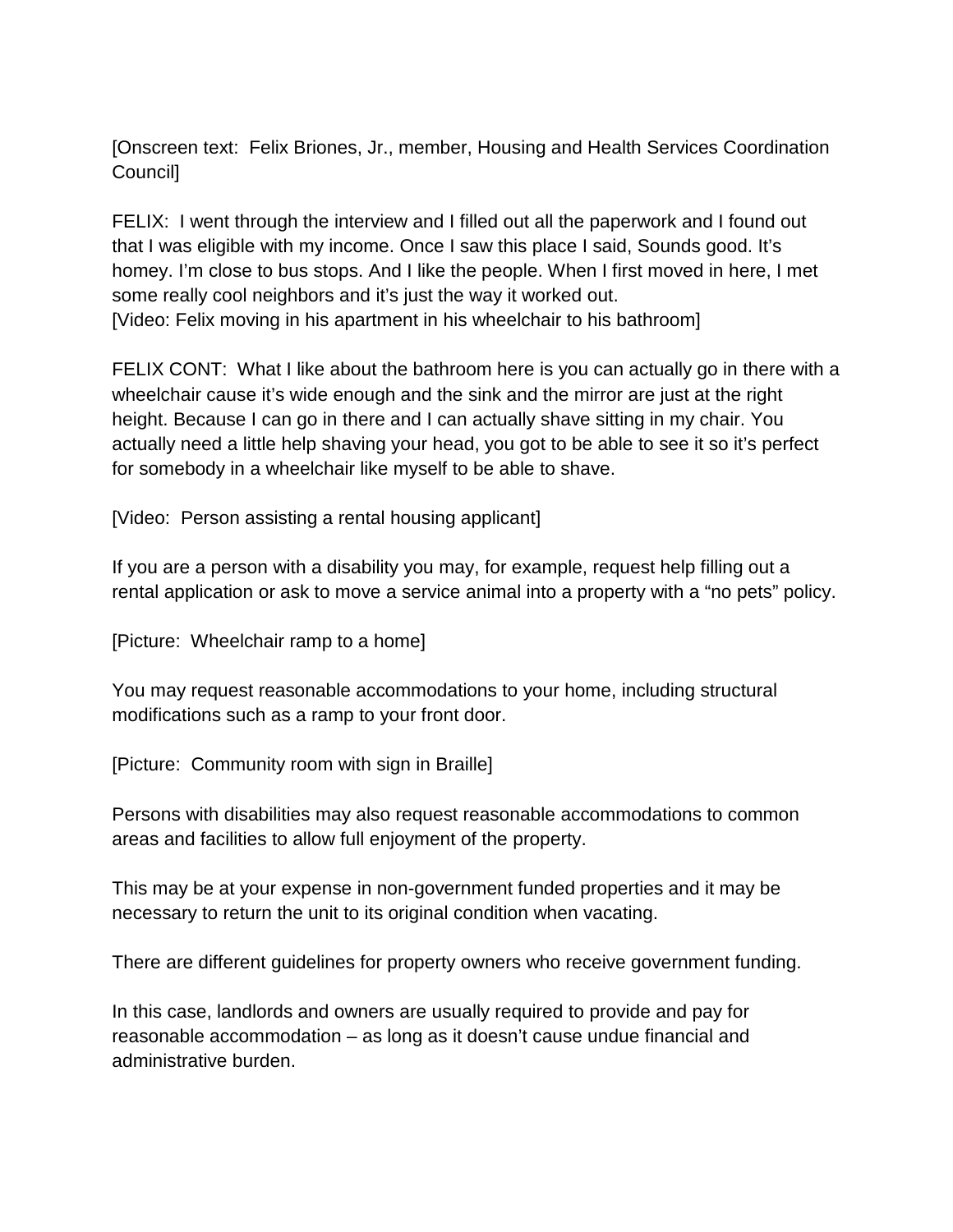This includes Texas Department of Housing and Community Affairs' properties that received Housing Tax Credits and were built after 2001.

CAMERON: The common areas must be constructed to be accessible. We also have certain visitability standards.

[Video: Felix moving towards front door in his wheelchair]

[Onscreen text: Paula Margeson, member, Housing and Health Services Coordination Council]

PAULA: People with disabilities not only need to live in accessible housing, but hey, we might want to visit other people. And we'd like to get into their houses as well you know. So it's about just making housing that universally for all and making it so that people who use wheelchairs can get in there. So that's kind of the underlying concept of it. So there are some adaptations that if you do that from the ground up when you're building the property, the cost is minimal.

[Picture: Property with swimming pool that has wheelchair ramp going down to water]

MICHAEL: If you're developing with any sort of federal funding, you must make at least 5% of your units available to persons with mobility disabilities and then 2% would be for persons with hearing or sight impairments.

What if a resident requests an accessible parking space that will accommodate her wheelchair-equipped van?

[Picture: Property with designated accessible parking spot]

A reasonable accommodation request might include enlarging the existing space to fit her van.

[Pictures: Mother reading a book to her young child, mother playing with Legos with young child]

What if a family with a child with Asthma moves to a home where chemicals known to trigger the child's symptoms are used?

Some cleaning products can be harmful to children with Asthma.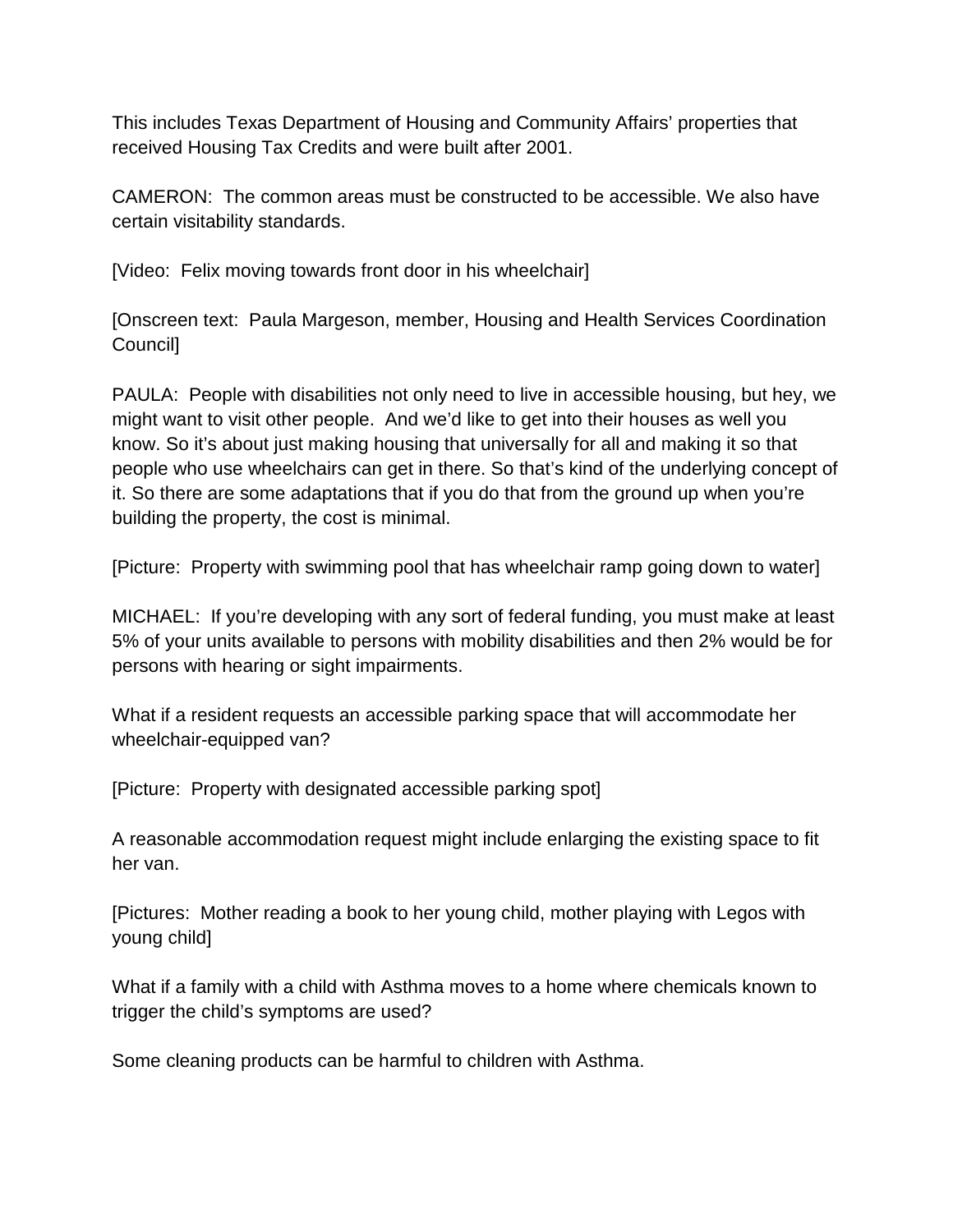For the health of the child, the landlord should determine alternative chemicals to use in and around the family's unit and other common use areas.

[Pictures: Bathroom with accessible shower, bathroom with grab bars next to toilet] What if a resident needs bars near the toilet in his bathroom?

The owner or property manager must allow the installation of grab bars to meet the resident's safety need. This would be at the owner's expense in government-funded properties.

[Pictures: Woman in wheelchair in front of her computer on a stand while attendant is at the kitchen sink]

And keep in mind that an applicant may qualify for a unit with an extra bedroom in order to accommodate a personal attendant or medical equipment.

[Onscreen text: Craig, tenant, Service-Enriched Housing]

CRAIG: It was real dispiriting as I was sitting in my bed in the nursing home calling around, hearing, We're full, we don't have a waiting list, you can be on our waiting list… and then I called here and Laura said, I have one apartment and it's going to be available the first of April. This was the only apartment I found available in 110 phone calls.

CRAIG CONT: My primary thing is the shower chair in the shower and they're going to install a grab bar on the left wall by the toilet.

[Video: Craig walking with cane to kitchen]

CRAIG CONT: But it's got a big bathroom. The kitchen's a good size. If I'm having a wheelchair day I can do that without panicking that I'm not going to be able to get out of the bedroom or out that door. So it's set up to meet all of my needs.

Here are a few guidelines if you need to request a reasonable accommodation.

You can make the request in person, but to prevent misunderstandings it's a good idea to put it in writing and ask the landlord to get back to you by a specific date.

Clearly state that you are requesting a "reasonable accommodation" for an exception or change to a rule, policy, or service because of a disability.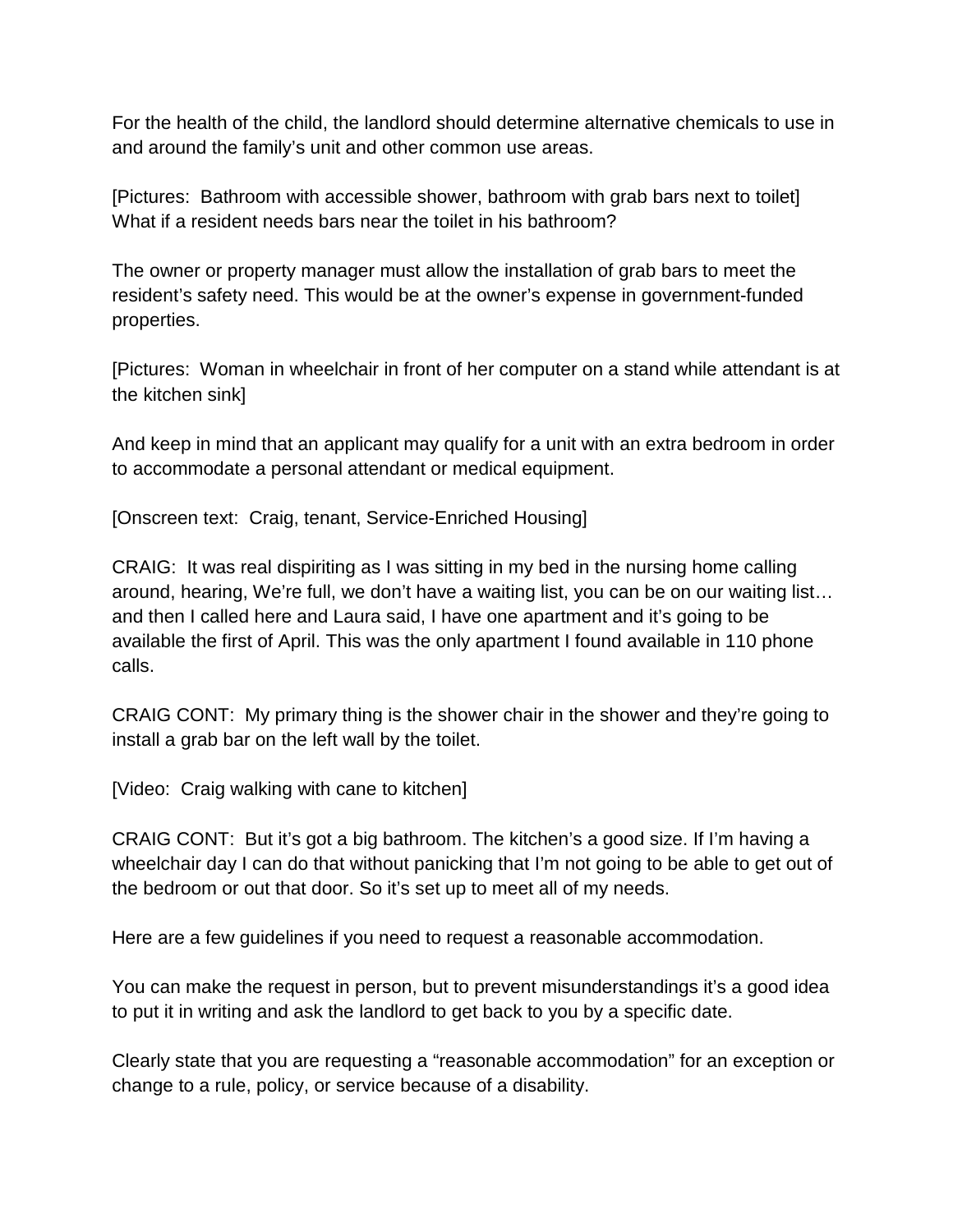You can make requests personally, or someone can make a request on your behalf.

If the request is denied or ignored, you have the right to file a complaint.

To file a complaint, contact the Civil Rights Division of the Texas Workforce Commission.

Go to their website: [http://www.twc.state.tx.us/crd/housing](http://www.twc.state.tx.us/crd/housing-discrimination.html%23complaintProcess)[discrimination.html#complaintProcess](http://www.twc.state.tx.us/crd/housing-discrimination.html%23complaintProcess) or call: 1-888-452-4778.

You can also file a complaint with the U.S. Department of Housing and Urban Development.

Go to their website: [http://www.twc.state.tx.us/crd/housing](http://www.twc.state.tx.us/crd/housing-discrimination.html%23complaintProcess)[discrimination.html#complaintProcess](http://www.twc.state.tx.us/crd/housing-discrimination.html%23complaintProcess) or call 1-800-669-9777.

In Texas, Fair Housing organizations advocate for tenant rights, assist with filing complaints, and help with legal advice.

These include:

The Austin Tenants' Council, [www.housing-rights.org](http://www.housing-rights.org/)

The Greater Houston Fair Housing Center, [http://greaterhoustonfairhousingcenter.cfsites.org](http://greaterhoustonfairhousingcenter.cfsites.org/)

The Fair Housing Council of Greater San Antonio, [www.myfairhousing.org](http://www.myfairhousing.org/)

The North Texas Fair Housing Center, [www.northtexasfairhousing.org](http://www.northtexasfairhousing.org/)

The U.S. Department of Housing and Urban Development website can provide information about Fair Housing.

Go to their website:

[http://portal.hud.gov/hudportal/HUD?src=/program\\_offices/fair\\_housing\\_equal\\_opp](http://portal.hud.gov/hudportal/HUD?src=/program_offices/fair_housing_equal_opp)

The National Fair Housing Alliance website is another good source of information. This website has a map to help you find local fair housing assistance, [http://www.nationalfairhousing.org/.](http://www.nationalfairhousing.org/)